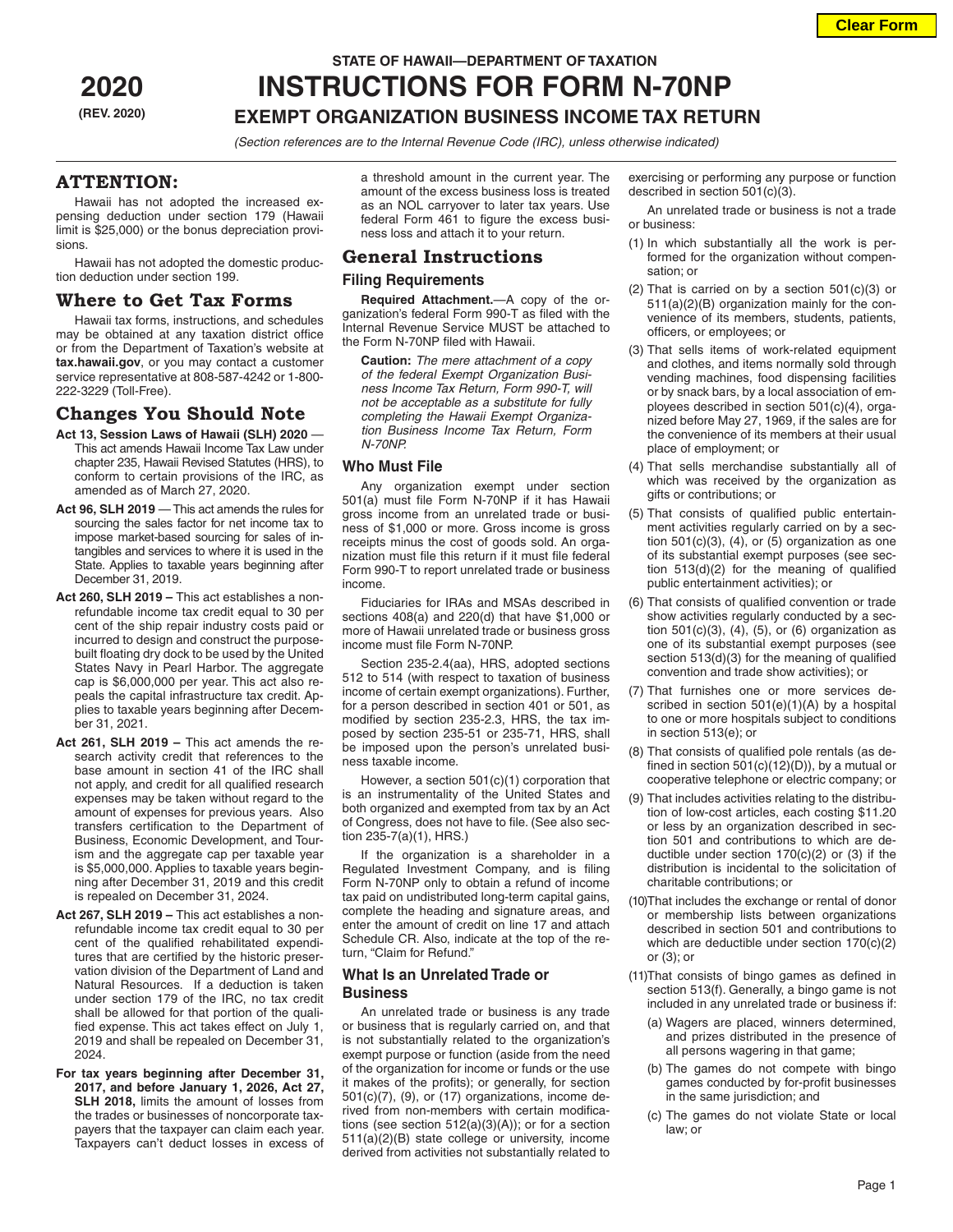(12)That consists of soliciting and receiving qualified sponsorship payments that are solicited or received after December 31, 1997. Generally, qualified sponsorship payment means any payment to a tax-exempt organization by a person engaged in a trade or business in which there is no arrangement or expectation of any substantial return benefit by that person — other than the use or acknowledgment of that person's name, logo, or product lines in connection with the activities of the tax-exempt organization. See section 513(i) for more information.

A trade or business is any activity carried on for the production of income from selling goods or performing services. An activity does not lose its identity as a trade or business merely because it is carried on within a larger group of similar activities which may or may not be related to the exempt purpose of the organization. If, however, an activity carried on for profit is an unrelated trade or business, no part of it can be excluded from this classification merely because it does not result in profit.

Not substantially related to means that the activity that produces the income does not contribute importantly to accomplishing the exempt purposes of the organization, other than the need for funds, etc. Whether an activity contributes importantly depends in each case on the facts involved.

#### **When to File**

Generally, you must file Form N-70NP by the 20th day of the fourth month after the end of the organization's tax year.

#### **Note:** *Under Hawaii Tax Law, certain tax credits must be claimed within 12 months from the close of the tax year.*

Hawaii has adopted the IRC provision to allow documents and payments delivered by a designated private delivery service to qualify for the "timely mailing treated as timely filing/paying rule." The Department of Taxation (Department) will conform to the Internal Revenue Service (IRS) listing of designated private delivery service and type of delivery services qualifying under this provision. Timely filing of mail which does not bear the U.S. Post Office cancellation mark or the date recorded or marked by the designated delivery service will be determined by reference to other competent evidence. The private delivery service can tell you how to get written proof of the mailing date.

If you are filing your return after the prescribed due date, the refund shown may be limited or disallowed due to the statute of limitations. In general, a claim for refund or credit for overpaid income taxes must be filed within three years after the return is filed for the taxable year, within three years of the due date for filing the return, or within two years from when the tax is paid, whichever is later. For purposes of determining whether a refund or credit is allowed, taxes paid on or before the due date of the return (e.g. estimated tax payments) are considered paid on the due date of the return, without considering an extension of time to file the return.

**Six-month automatic extension of time to file.** Section 18-235-98, Hawaii Administrative Rules, allows an automatic extension of time to file a return without filing an application for extension. This extension does not include an extension of time to pay. File Form N-201V, Business Income Tax Payment Voucher, to make a payment (if applicable). File Form N-201V by the regular due date of the return. Federal Form 7004 is not

allowed as a substitute for Hawaii Form N-201V. Form N-201V may be electronically filed (e-filed) through the State's Internet portal. For more information go to **tax.hawaii.gov/eservices/**.

#### **Where to File**

If you are enclosing a check or money order with your tax return, mail your **return with payment** to:

Hawaii Department of Taxation P.O. Box 1530 Honolulu, HI 96806-1530

If you are **not enclosing a payment** with your return, mail your return to:

Hawaii Department of Taxation P.O. Box 3559 Honolulu, HI 96811-3559

#### **Payment of Tax**

The tax may be paid by money order or by check made payable to the "Hawaii State Tax Collector" in U.S. dollars drawn on any U.S. bank. Do not send cash. If the organization cannot pay the full amount that is owed, you can ask to enter a payment agreement **after** you receive a billing notice for the balance due. Please be aware that penalty and interest continue to accrue on the unpaid tax amount even though you have not yet received a billing notice. Payments will be accepted and applied to the organization's tax liability; however, to ensure that the organization's payments are applied correctly, your check or money order must have: (1) the organization's name as shown on the return clearly printed on the check, (2) the organization's federal employer identification number (FEIN), and (3) the tax year and form number being filed (e.g., 2020 N-70NP). If a payment is being made with this return, attach your check or money order where indicated on the front of Form N-70NP. Form N-201V is no longer required when making a payment with your return.

#### **Estimated Tax**

If the organization expects to have a tax liability on its tax return for the year, submit your payment with Form N-201V, Business Income Tax Payment Voucher. Estimated payments are paid in four installments. Form N-201V can be filed electronically through the State's Internet portal. Go to **tax.hawaii.gov/eservices/** for more information.

Trusts required to file Form N-70NP should use the Estimated Tax Computation For Trusts Worksheet on page 7 of these instructions to determine the amount of the organization's estimated tax due.

An organization on a calendar year basis must pay the first installment, ¼ of the estimated tax due, on or before April 20, the second installment on or before June 20, the third installment on or before September 20 of the tax year, and the fourth installment on or before January 20 of the year following the close of the calendar year. An organization on a fiscal year basis must pay the first installment on or before the 20th day of the fourth month of the fiscal year, the second installment on or before the 20th day of the sixth month of the fiscal year, the third installment on or before the 20th day of the ninth month of the fiscal year, and the fourth installment on or before the 20th day of the first month following the close of the fiscal year.

In the case of any underpayment of estimated tax, there shall be added to the tax, an amount determined at the rate of 2/3 of 1% a month or part of a month on the amount of tax underpaid as provided under section 235-97(f), HRS. Willful failure to make a required declaration of estimated tax is an offense punishable as provided under section 235-105, HRS.

#### **Penalties and Interest**

**Late filing of return.**—The penalty for failure to file a return on time is assessed on the tax due at a rate of 5% per month, or part of a month, up to a maximum of 25%.

**Failure to pay after filing timely returns.** — The penalty for failure to pay the tax after filing a timely return is 20% of the tax unpaid within 60 days of the prescribed due date.

These penalties are in addition to any interest charged on underpayment or nonpayment of tax.

**Interest.**—Interest at the rate of 2/3 of 1% per month or part of a month shall be assessed on unpaid taxes and penalties beginning with the first calendar day after the date prescribed for payment, whether or not that first calendar day falls on a Saturday, Sunday, or legal holiday.

Interest will be computed on the sum of tax due and penalties imposed.

#### **Consolidated Returns**

The consolidated return provisions of section 1501 do not apply to exempt organizations, except for organizations having title holding companies. If a title holding corporation described in section 501(c)(2) pays any amount of its net income for a tax year to an organization exempt from tax under section 501(a) (or would except that the expenses of collecting its income exceeded that income), and the corporation and organization file a consolidated return as described below, then treat the title holding corporation as being organized and operated for the same purposes as the other exempt organization (in addition to the purposes described in section 501(c)  $(2)$ ).

Two organizations exempt from tax under section 501(a), one a title holding company, and the other earning income from the first, will be includible corporations for section 1504(a). If the organizations meet the definition of an affiliated group, and the other relevant provisions of Chapter 6 of the IRC, and these organizations are all Hawaii corporations, then these organizations may file a consolidated return. The parent organization must attach Form N-304, Affiliations Schedule, to the consolidated return. For the first year a consolidated return is filed, the title holding company must attach Form N-303, Authorization and Consent of a Subsidiary Corporation to be Included in a Consolidated Income Tax Return.

See federal Regulations section 1.1502-100 for more information on consolidated returns.

#### **Accounting Methods**

You must figure taxable income using the method of accounting regularly used in keeping the organization's books and records. The method used must clearly reflect income. See section 446.

Unless the law specifically permits, you may not change the method of accounting used to report income in earlier years (in whole or in part) without first getting consent on federal Form 3115, Application for Change in Accounting Method. If a change in accounting method is made, attach an approved copy of federal Form 3115 to the first return affected by such a change. If the change qualifies for an automatic change request on federal Form 3115, attach a copy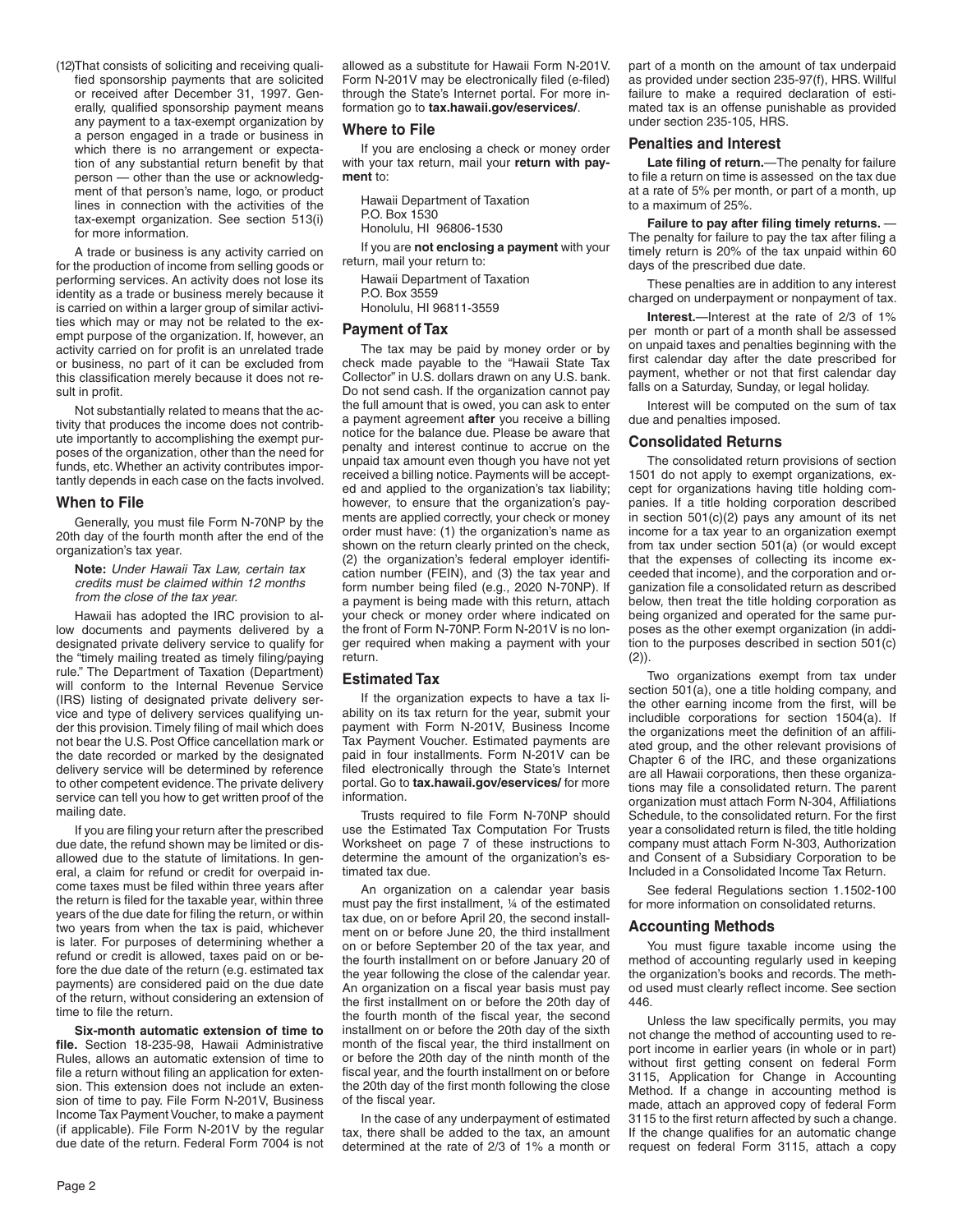of the Form 3115 filed with the IRS to the first Hawaii return affected by the change.

#### **Rounding Off to Whole-Dollar Amounts**

The Department is requiring taxpayers to round off cents to the nearest whole dollar for all dollar entries on the tax return and schedules. To do so, drop amounts under 50 cents and increase amounts from 50 to 99 cents to the next dollar. For example: \$1.39 becomes \$1 and \$2.69 becomes \$3. If you have to add two or more amounts to figure the amount to enter on a line, schedule, or worksheet, you may choose to use one of two methods. Once a method of rounding is established, you must use the same method throughout the return. The first method is to include the cents when adding and round off only the total. The other method is to round off each entry. For example: You received two 1099-INT forms, one showing interest of \$50.55 and one showing interest of \$185.73. For rounding method 1, show your total interest as \$236  $($50.55 + $185.73 = $236.28$  rounded to \$236). For rounding method 2, show your total interest as \$237 (\$50.55 rounded to \$51 + \$185.73 rounded to  $$186 = $51 + $186 = $237$ .

#### **At-Risk Provisions**

For the rules limiting a loss to the amount atrisk for certain trade or business and production of income activities, see section 465.

#### **Amended Return**

If the organization's return is filed and then it becomes necessary to make changes to income, deductions, or credits, file an amended return on Form N-70NP, using the form for the year you are amending. Check the AMENDED Return box at the top of page 1 of Form N-70NP to indicate that this is an amended return. Complete the amended return using corrected amounts through line 24, then go to line 27. Attach a completed Schedule AMD, Explanation of Changes on Amended Return, to the amended return. Also, attach all schedules, forms, and attachments required to file a complete return, including, but not limited to Schedule CR, even if such claim was made on the original return.

For returns amending an original return on which a payment was made or a refund was claimed, see the instructions for lines 27 and 28.

If the return is being amended to take a farming net operating loss (NOL) carryback deduction, also check the NOL Carryback box at the top of page 1 of Form N-70NP.

For NOLs arising in tax years ending after December 31, 2017, Act 27, SLH 2018, eliminates NOL carrybacks (except for farming NOLs which are permitted a two-year carryback), and allows unused NOLs to be carried forward indefinitely. Also, the NOL deduction is limited to 80% of taxable income for NOLs arising in tax years beginning after December 31, 2017.

You may elect to carry the farming NOL forward instead of first carrying it back to prior years. If you make this election, then you can use your farming NOL only in the carryforward period. To make this election, attach a statement to your original return filed by the due date (including extensions) for the farming NOL year. This statement must state that you are electing to waive the carryback period under section 235-7(d), HRS, and IRC section 172(b)(1)(B)(iv).

If you filed your original return on time but did not file the statement with it, you can make

this election on an amended return filed within 6 months of the original due date of the return, but not including any extension. Attach a statement to your amended return, and write "Filed pursuant to 26 C.F.R. 301.9100-2" at the top of the statement. Also include the statement noted above that you are waiving the carryback period. Once you elect to waive the carryback period, it cannot be changed later. If you do not file this statement on time, the carryback period cannot be waived and you must first carry the farming NOL back before carrying it forward.

If you are filing an amended return due to an IRS adjustment, also check the IRS Adjustment box at the top of page 1 of Form N-70NP. See *Change in Federal Taxable Income*, below.

#### **Change in Federal Taxable Income**

In general, a change to your federal return, whether it is made by you or by the IRS, must be reported to the State of Hawaii.

- (1) Section 235-101(b), HRS, requires a report (an amended return) to the Director of Taxation if the amount of IRC taxable Income is changed, corrected, adjusted, or recomputed as stated in (3).
- (2) This report must be made:
	- (a) Within 90 days after a change, correction, adjustment, or recomputation is finally determined.
	- (b) Within 90 days after an amended federal return is filed.
	- (c) At the time of filing the next income tax return, if earlier than set forth in (a) or (b).
- (3) A report within the time set out in (2) is required if:
	- (a) The amount of taxable income as returned to the United States is changed, corrected, or adjusted by an officer of the United States or other competent authority.
	- (b) A change in taxable income results from a renegotiation of a contract with the United States or a subcontract thereunder.
	- (c) A recomputation of the income tax imposed by the United States under the IRC results from any cause.
	- (d) An amended income tax return is made to the United States.
- (4) The report referred to above shall be in the form of an amended Hawaii income tax return.
- (5) The statutory period for the assessment of any deficiency or the determination of any refund attributable to the report shall not expire before the expiration of one year from the date the Department is notified by the taxpayer or the IRS, whichever is earlier, of such a report in writing. Before the expiration of this one year period, the Department and the taxpayer may agree in writing to the extension of this period. The period so agreed upon may be further extended by subsequent agreements in writing made before the expiration of the period previously agreed upon.

### **Specific Instructions**

**Period to be covered by 2020 Return.**—File your 2020 return for calendar year 2020 and fiscal years beginning in 2020. If the return is for a fiscal year, fill in the tax year space in the form heading. To change an accounting period, use federal Form 1128, Application for Change in Accounting Period.

#### **Page 1, Form N-70NP**

**Amended Return Checkbox.**––If you are amending a return previously filed, check the AMENDED Return box to indicate that this is an amended return.

**NOL Carryback Checkbox.**––If you are amending a return to take a deduction for a farming NOL carryback, check the NOL Carryback box in addition to the AMENDED Return box.

**IRS Adjustment Checkbox.—If you are** amending a return due to an IRS adjustment, check the IRS Adjustment box in addition to the AMENDED Return box.

**Name, Mailing Address, and Federal Employer Identification Number.**––The name and mailing address on Form N-70NP should be completely shown.

If the organization's mailing address is outside the United States or its possessions or territories, enter the information on the line for "City or town, State and Postal/ZIP code" in the following order: city, province or state, postal code, and the name of the country. Do not abbreviate the country name.

If your mailing address has changed, you must notify the Department of the change by completing Form ITPS-COA, Change of Address Form, or log in to your Hawaii Tax Online account at **hitax. hawaii.gov**. Failure to do so may prevent your address from being updated, any refund due to you from being delivered (the U.S. Postal Service is not permitted to forward your State refund check), and delay important notices or correspondence to you regarding your return.

**Block A.**––Enter the organization's Federal Employer Identification Number (FEIN) in this block.

**Block B.**––Enter the applicable unrelated business activity code(s) that specifically describes the organization's unrelated business activity. If a specific activity code does not accurately describe the organization's activities, then choose a general code that best describes its activity. This is the same code that appears on the organization's federal Form 990-T. A list of these codes appears in the instructions for federal Form 990-T.

**Block C.**––Enter the organization's Hawaii Tax I.D. Number in this block.

**Block D.**––Check the appropriate box to indicate the organization's legal structure—i.e., corporation or charitable trust.

**Lines 1 - 3 and 5 - 7.**––Enter the appropriate figures from the organization's federal Form 990- T which must be attached to this return.

**Note:** The amount on line 6 may not equal the sum of lines 1 through 5.

**Line 4.**––If the organization has taxable net capital gain income, attach a copy of Hawaii Schedule D (Form N-30/N-70NP) if a corporation, or Hawaii Schedule D (Form N-40), if a trust. Enter the amount of capital gain net income from federal Form 990-T on line 4. If this amount is not the same as on Hawaii Schedule D (Form N-30/ N-70NP) or Hawaii Schedule D (Form N-40), include the federal amount in Part I, line 2 or Part II, line 2 and include the Hawaii amount in Part I, line 4 or Part II, line 4, respectively.

**Line 8.**––Enter on line 8 the difference of line 6 and line 7 (Line 6 minus line 7).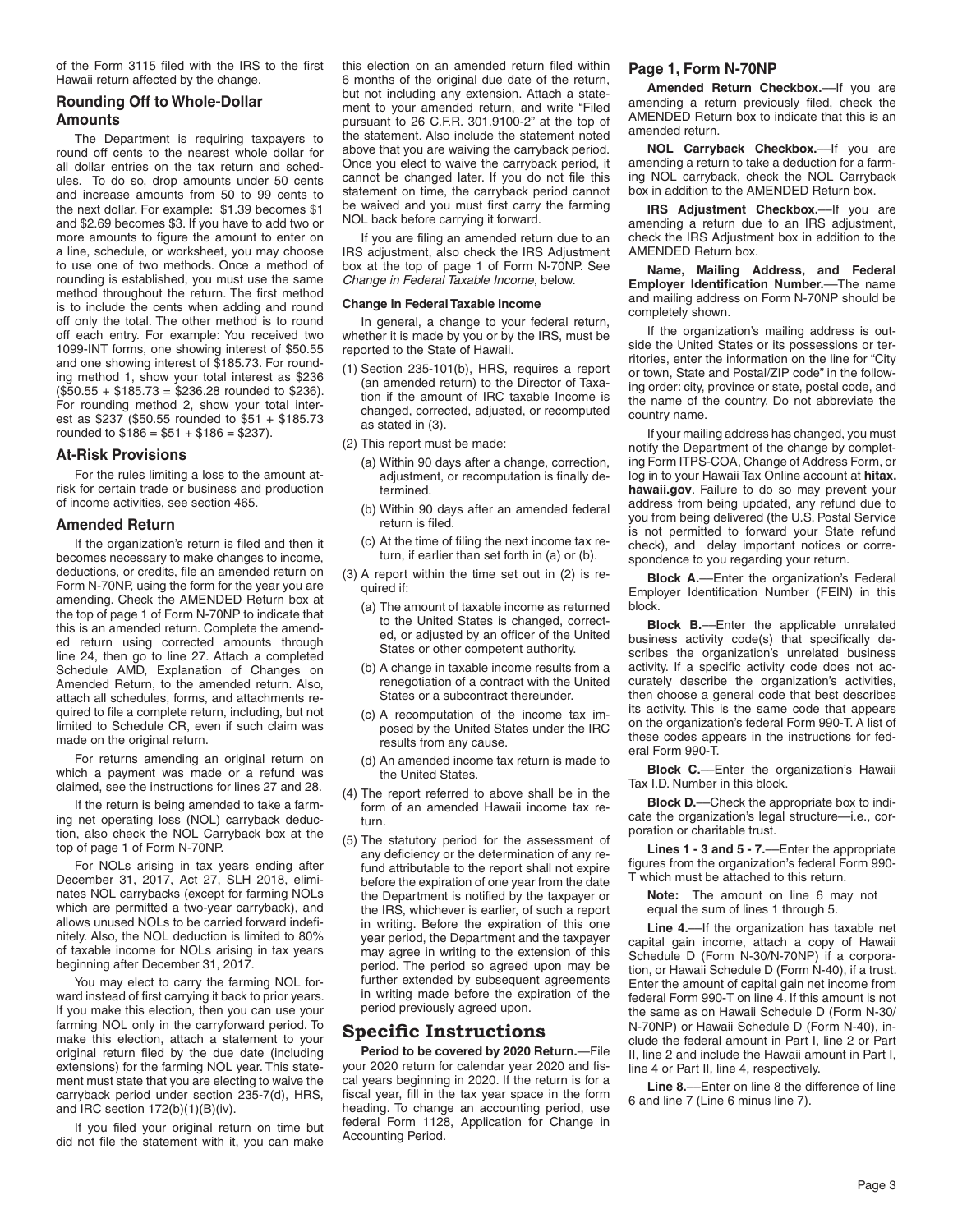#### **Tax Computations**

Line 9.-Corporations.--- If you are a trust, skip to line 10 to figure your tax. If you are filing for an organization other than a trust, the corporate tax rates apply.

If the corporation has no taxable net capital gains, the tax is computed using the following rates applied to the Hawaii unrelated business taxable income (Part I, line 5): **Of the**

| Over-   | Over—                    | But not Enter on<br>Line 9 | Of the<br>amount<br>Over- | Reduced<br>$bv$ — |
|---------|--------------------------|----------------------------|---------------------------|-------------------|
| \$      | $0$ \$ 25,000            | 4.4%                       | \$.<br>O                  | \$                |
| 25,000  | 100.000                  | 5.4%                       | 25,000                    | 250               |
| 100,000 | $\overline{\phantom{0}}$ | 6.4%                       | 100,000                   | 1,250             |

If the corporation has taxable net capital gains, the tax is the lesser of:

- 1. The tax computed using the above rates applied to the Hawaii total unrelated business taxable income (Part I, line 5); or
- 2. The sum of:
	- a. 4% of the taxable net capital gains; and
	- b. The tax computed on the Hawaii total unrelated business taxable income less taxable net capital gain using the above rates.

Complete Part I of the TAX COMPUTATION SCHEDULE on page 2 of the return.

**Part I, line 2.—Other deductions.**––Include on this line amounts deductible for Hawaii income tax purposes, but not deductible on the organization's federal return such as contributions to a group legal services plan.

If the organization claimed employment credits on its federal return for which wage expense was reduced pursuant to section 289C, include on this line the amount of the required reduction of wages.

Include in this line the amount from line 4 on page 1 if the federal amount of capital gain net income is not the same as the Hawaii amount from Schedule D (Form N-30/N-70NP or Form N-40).

For Hawaii tax purposes, taxable income does not include amounts received by a qualified high technology business as royalties and other income derived from patents, copyrights, and trade secrets owned by the qualified high technology business which were developed and arose out of a qualified high technology business. "Qualified high technology business" means a business conducting more than 50% of its activities in qualified research. "Qualified research" means (1) the same as in section 41(d); (2) the development and design of computer software for ultimate commercial sale, lease, license or to be otherwise marketed, for economic consideration. With respect to the software's development and design, the business shall have substantial control and retain substantial rights to the resulting intellectual property; (3) biotechnology; (4) performing arts products; (5) sensor and optic technologies; (6) ocean sciences; (7) astronomy; or (8) nonfossil fuel energy-related technology. All income earned and proceeds derived from stock options or stock, including stock issued through the exercise of stock options or warrants, from a qualified high technology business or from a holding company of a qualified high technology business by an employee, officer, or director of the qualified high technology business, or investor who qualified for the high technology business investment tax credit is excluded from income taxes. If the organization is a qualified high technology business and has included royalties and other income derived from patents and copyrights the organization owns in the income reported on line 1, these amounts should be included in the deductions shown on line 2 of Part I or Part II. These amounts should be identified by attaching a separate schedule or listing.

Attach a schedule noting type and amount of deductions to your Form N-70NP.

**Part I, line 4.— Hawaii additions to income.**––Include on this line the amount of any section 199 domestic activities production deduction and bonus depreciation included on the organization's federal return. Also include the section 179 deduction which exceeds \$25,000. Hawaii has not adopted these provisions.

Also include in this line the amount of capital gain net income from Schedule D (Form N-30/N-70NP or Form N-40) if the Hawaii amount is not the same as the federal amount from line 4 on page 1.

Attach a schedule noting type and amount to your Form N-70NP.

**Line 10.—Trusts.**––Trusts exempt under section 501(a) which otherwise would be subject to section 235-4, HRS, are taxed at trust rates as determined under section 235-51(d), HRS. This applies to employees' trusts that qualify under section 401(a).

If the trust has a calendar tax year and has no taxable net capital gains, the tax is computed using the Trusts' Tax Rate Schedule on page 7. If the trust has taxable net capital gains, see Part II of the TAX COMPUTATION SCHEDULE on page 2 of the return.

Complete Part II of the TAX COMPUTATION SCHEDULE on page 2 of the return.

**Part II, line 2.—Other deductions.**––See instructions for Part I, line 2.

**Part II, line 4.—Hawaii additions to income.** ––See instructions for Part I, line 4.

**Line 11.—Recapture of Capital Goods Excise Tax Credit.**—If property for which a credit has been taken ceases to be eligible property or is disposed of, recapture of all or part of the credit received may be necessary. See the instructions for Form N-312, Part II for more information. Enter the amount of any credit recapture on line 11.

**Line 12.—Recapture of Low-Income Housing Tax Credit.**––Enter on this line any recapture of the Low-Income Housing Tax Credit from Form N-586, Part III.

**Line 13.––Recapture of Tax Credit for Flood Victims.**––Enter on this line any recapture of the Tax Credit for Flood Victims from Form N-338.

**Line 14.––Recapture of Important Agricultural Land Qualified Agricultural Cost Tax Credit.**––Enter on this line any recapture of the Important Agricultural Land Qualified Agricultural Cost Tax Credit from Form N-344.

**Line 15.––Recapture of Capital Infrastructure Tax Credit.**––Enter on this line any recapture of the Capital Infrastructure Tax Credit from Form N-348, Part IV.

**Line 17.—Total refundable credits from**  Schedule CR.----If you are claiming any refundable tax credits, you must use Schedule CR, Schedule of Tax Credits, to summarize the total refundable credits claimed. Complete Part I of Schedule CR, and enter the amount from Schedule CR, line 8, on line 17. Attach Schedule CR to your Form N-70NP. See Instructions for Schedule CR for more information.

#### **Credit From a Regulated Investment Company**

A shareholder of a regulated investment company is allowed a credit for the tax paid to the State by the company on the amount of capital gains which by section 852(b)(3)(D) is required to be included in the shareholder's return. The regulated investment company will notify you of the undistributed capital gains amount and the tax paid, if any. If this credit applies to you, include the amount on Schedule CR, line 7b, and attach an explanation.

**Line 18. Adjusted Tax Liability.**––Line 16 minus line 17. If line 18 is less than zero, place a minus sign, "-", before this amount.

If line 18 is zero or less, the nonrefundable credits may not be used. Even if you are not able to use the nonrefundable credits, complete forms for any tax credits you qualify for (including Schedule CR) and attach the forms to your Form N-70NP. If the forms are not attached, no claim for the tax credit has been made, and you will lose the carryover of your unused tax credits.

**Line 19.—Total nonrefundable credits from Schedule CR.**––*If line 18 is zero or less, no nonrefundable tax credit may be used. Enter zero on line 19.* If you are claiming any nonrefundable tax credits, you must use Schedule CR, Schedule of Tax Credits, to summarize the total nonrefundable tax credits claimed. Complete Part II of Schedule CR, and enter the amount from Schedule CR, line 29, on line 19. Attach Schedule CR to your Form N-70NP. See Instructions for Schedule CR for more information.

#### **Credit allowed for taxes paid to a state or foreign country by a resident trust**

If a resident trust derived income from sources without Hawaii and paid a net income tax to a state or foreign country, a credit may be claimed against the Hawaii income tax. A credit is allowable against the Hawaii income tax only if the tax paid to a state or foreign country was based on net income of the same taxable year and only if the income taxed by the state or foreign country was derived from sources without Hawaii. Intangible personal property of a resident trust has a situs within Hawaii, therefore, income from such property is derived from within and not from without Hawaii and no credit may be allowed for taxes paid to a state or foreign country based on such income. (However, in the rare case of a separate business situs there may be an exception to this rule.) If any taxes paid are at any time refunded, the Hawaii State Tax Collector must be notified promptly of such refund. The Hawaii Income Tax Law allows no credit to a nonresident trust for the taxes paid to a state or foreign country. Limitations of credit—see HAR §18-235-55.

**To claim this credit.** Complete Schedule CR and attach it to your return. A copy of the return filed with the state or foreign country and a receipt or other evidence to substantiate payment of the tax also must be attached to your return.

**Line 20.—**Line 18 minus line 19. If line 18 is zero or less, enter on this line the amount from line 18.

**Line 21(b).—Estimated Tax Payment.**— Enter the total estimated tax payments made for the tax year with Form N-201V, Business Income Tax Payment Voucher. Trusts must also use Form N-201V, but should use the Estimated Tax Computation For Trusts Worksheet on page 7 of these instructions.

**Line 21(c).—Tax Paid With Automatic Extension of Time.**—Enter the tax paid with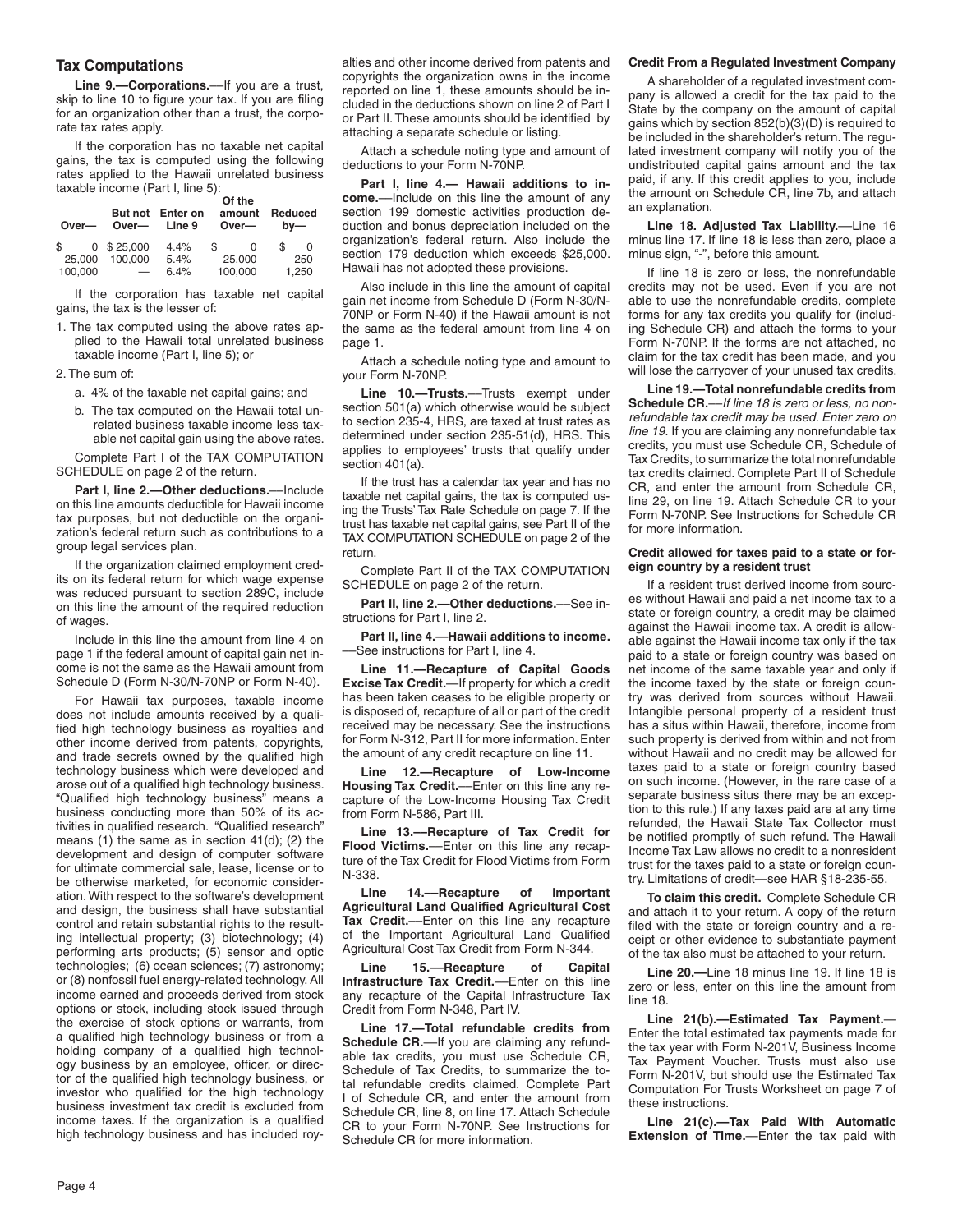Form N-201V, Business Income Tax Payment Voucher.

**Line 22.—Estimated Tax Penalty.**—An organization or a trust that fails to make estimated tax payments when due may be subject to an underpayment penalty for the period of underpayment. Form N-220, Underpayment of Estimated Tax by Corporations, is used to figure the amount of the penalty. Attach Form N-220 to the organization's return.

**Line 23.—Tax Due.**—If the amount on line 21(d) is smaller than the total of line 20 and 22, subtract line 21(d) from the total of lines 20 and 22 and enter the difference on line 23. This is the balance due.

**Line 24.—Overpayment.**—If the amount on line 21(d) is larger than the total of lines 20 and 22, subtract this total from line 21(d) and enter the difference on line 24. This is the amount overpaid.

**Line 26.—Amount Paid With This Return.**— Enter the amount of payment. Make your check or money order payable to the "HAWAII STATE TAX COLLECTOR" in U.S. dollars drawn on any U.S. bank. Write your FEIN and the words "2020 Form N-70NP" on it. **Do not send cash.**

Attach your check or money order where indicated on the front of Form N-70NP.

If the organization cannot pay the full amount that is owed, you can ask to enter a payment agreement **after** you receive a billing notice for the balance due. Please be aware that penalty and interest continue to accrue on the unpaid tax amount even though you have not yet received a billing notice. Payments will be accepted and applied to the organization's tax liability; however, to ensure that the organization's payments are applied correctly, your check or money order must have: (1) the organization's name as shown on the return clearly printed on the check, (2) the organization's FEIN, and (3) the tax year and form number being filed (ex. 2020 N-70NP).

#### **Amended Return**

Complete the organization's amended return through line 24, using corrected amounts, then go to line 27. Attach a completed Schedule AMD, Explanation of Changes on Amended Return, to the amended return. Also, attach all schedules, forms, and attachments required to file a complete return, including, but not limited to Schedule CR, even if such claim was made on the original return.

**Line 27.—Amount paid (overpaid) on original return.**—Enter on line 27 the amount paid on the organization's original return (from line 23 of the **original** return) or the amount overpaid (from line 24 of the **original** return). If you have an overpayment, place a minus sign, "-", before the overpayment amount.

**Line 28.—BALANCE DUE (REFUND) with amended return.**—If no amount was entered on line 27, enter on line 28 the amount, if any, from line 23 or line 24 of the **amended** return. If there is an amount on line 27, and that amount is:

- a. A payment and there is an amount on line 23 of the **amended** return, subtract the amount on line 27 from the amount on line 23 and enter the difference on line 28. If the difference is a negative amount, show the negative amount on line 28 with a minus sign, "-".
- b. A payment and there is an amount on line 24, add these amounts and enter the total on line 28. Place a minus sign, "-", before this amount.
- c. An overpayment and there is an amount on line 23, subtract the amount on line 27 from the amount on line 23, and enter the result on line 28. This is the amount the organization owes on its amended return.
- d. An overpayment and there is an amount on line 24, consider the amount on line 24 a negative amount and subtract the amount on line 27 from the amount on line 24, and enter the difference on line 28. If the difference is a negative amount, show the negative amount on line 28 with a minus sign, "-". If there is an overpayment on the amended return, do NOT enter this amount on line 25(b).

If the organization has an amount due on its amended return, make check or money order payable to *"*HAWAII STATE TAX COLLECTOR" and attach the check or money order to the front of Form N-70NP.

#### **Signature**

**Corporation.**—The return must be signed and dated by the president, vice president, treasurer, assistant treasurer, chief accounting officer, trustee, or by any other corporate officer authorized to sign. A receiver, trustee, or assignee must sign and date any return he or she is required to file on behalf of the organization.

The corporation may authorize the Department to discuss its tax return with its paid preparer by checking the "Yes" box above the paid preparer's signature. Checking "Yes" will allow the Department to contact the paid preparer to answer any questions that may arise during the processing of the corporation's return. This designation does not allow the paid preparer to call the Department for information about the processing of the return or for other issues relating to the return. This designation does not replace Form N-848, Power of Attorney.

**Trust.**—The return must be signed and dated by the individual fiduciary, or by the authorized officer of the trust receiving or having custody, or control and management of the income of the trust. If two or more individuals act jointly as fiduciaries any one of them may sign.

The trust may authorize the Department to discuss its tax return with its paid preparer by checking the "Yes" box above the paid preparer's signature. Checking "Yes" will allow the Department to contact the paid preparer to answer any questions that may arise during the processing of the trust's return. This designation does not allow the paid preparer to call the Department for information about the processing of the return or for other issues relating to the return. This designation does not replace Form N-848, Power of Attorney.

**Paid Preparer.**—If someone prepares the organization's return and does not charge the organization, that person should not sign the organization's return. Certain others who prepare the organization's return should not sign. For example, the organization's regular, full-time employee does not have to sign.

Generally, anyone who is paid to prepare the organization's tax return must sign the organization's return and fill in the other blanks in the Paid Preparer's Information area of the organization's return.

The person required to sign the organization's return MUST:

- Complete the required preparer information.
- Sign the return in the space provided for the preparer's signature.
- Give the organization a copy of its return in addition to the copy to be filed with the Department.